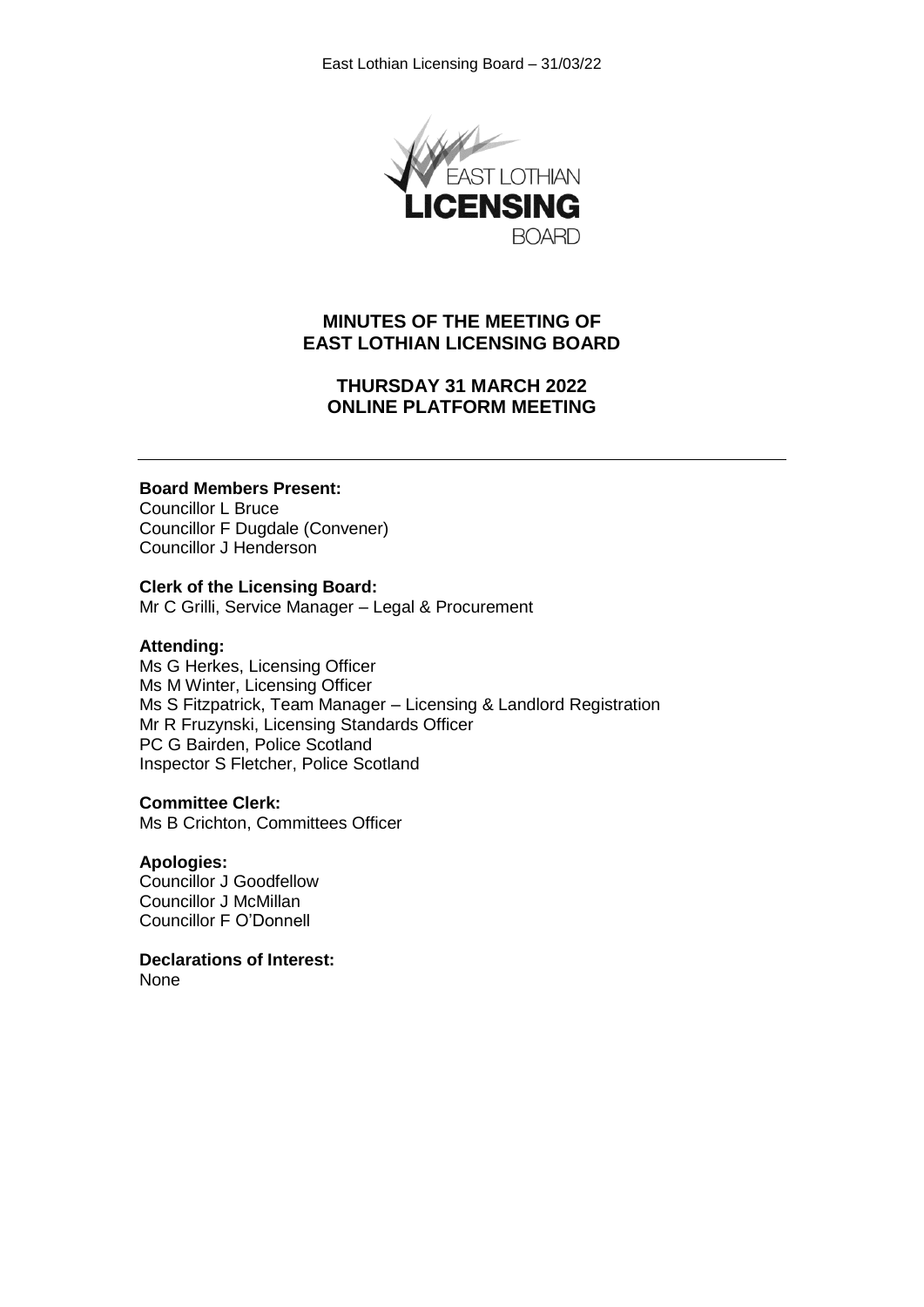## **1. MINUTES FOR APROVAL Licensing Board 27 January 2022**

The minutes of the East Lothian Licensing Board meeting of 27 January 2022 were approved as a true record of the meeting, subject to the correction of an error in officer attendance.

# **2**. **STATEMENT OF PRINCIPLES, 2022 TO 2025 – GAMBLING ACT 2005**

A report had been submitted by the Clerk of the Board to report to the East Lothian Licensing Board on the results of the consultation exercise for the review of the Board's Statement of Licensing Principles. The Board were asked to approve and adopt the Gambling Policy appended to the report.

Carlo Grilli, Clerk of the Licensing Board, presented the report. He provided background information to the consultation process, and advised of one comment; the individual had observed an increase in the availability of betting shops in places where people living in the surrounding area had less disposable income. The commenter would not wish to see a continuation of this pattern in the coming years. Mr Grilli highlighted that protecting people in vulnerable situations was one of the core messages of the draft Gambling Policy, and believed this was therefore adequately addressed.

The Convener moved to a roll call vote on the report recommendations, which were approved unanimously.

# **Decision**

The Board unanimously agreed to:

- 1. approve and adopt the draft Gambling Policy for the period 2022 2025, and;
- 2. delegate to the Clerk of the Board to finalise the policy in respect of any amendments required to the draft consultation version of the policy.

# **3. PREMISES LICENCE Falko Café & Restaurant, 91 High Street, Haddington**

The application sought a full premises licence. A provisional licence had previously been granted, but had not been confirmed within the four year timescale. No objections had been received from the LSO, police, environmental health and safety, planning, community council, or the public. The LSO had recommended conditions that the outside drinking area should close by 9pm, and no amplified entertainment be allowed in this area.

Falko Burkert, representing the applicant Zest Capital Management, was present to speak to the application.

The LSO referred to his report of 3 March 2022. He commented on the popular and well-run business, and the benefit the restaurant provided to the Haddington town centre. He recommended conditions relating to the terminal hour and amplified entertainment not being allowed in the outdoor drinking area.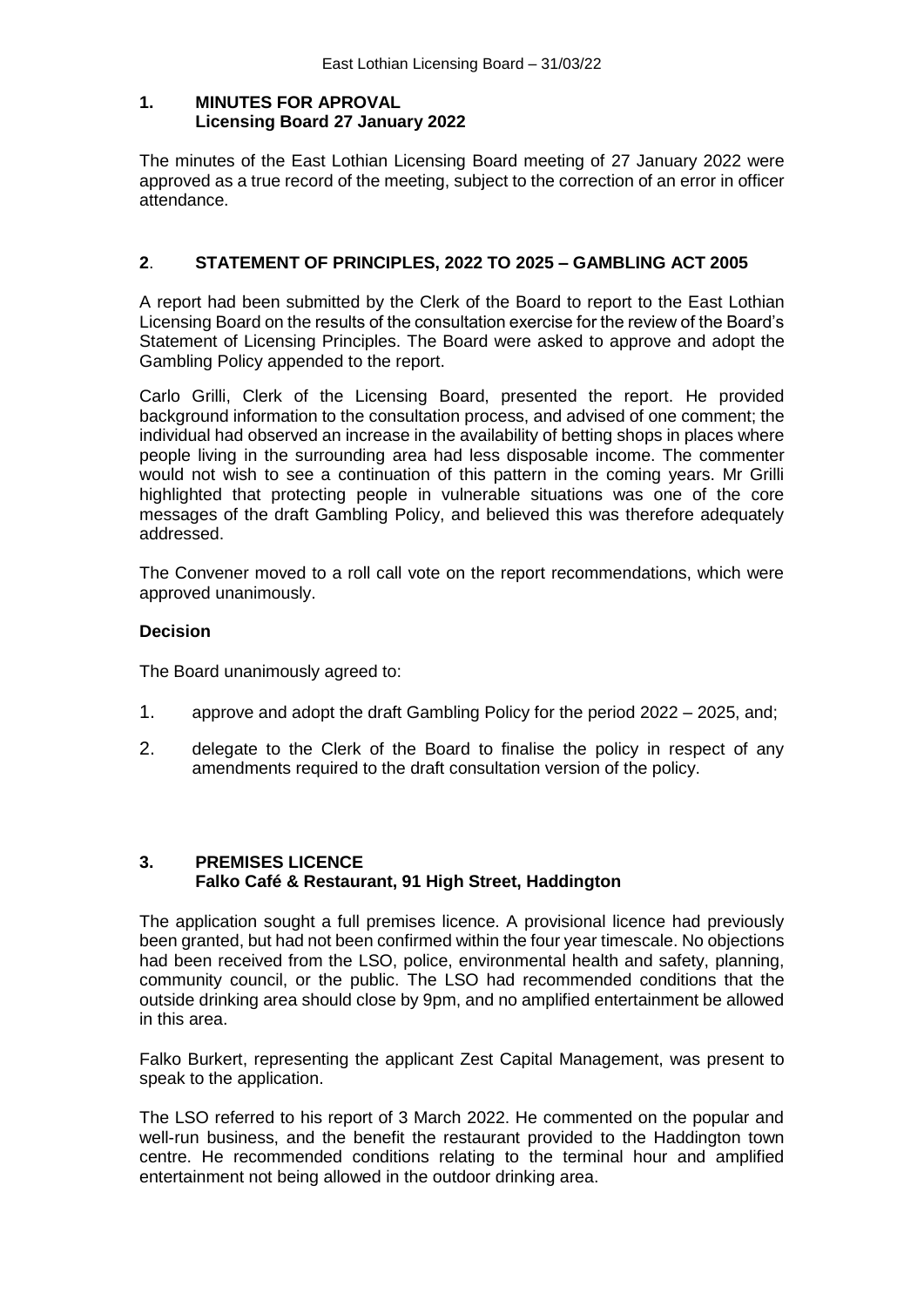PC Graeme Bairden, representing Police Scotland, had no objections to the application, and supported the suggested LSO conditions.

Councillor Henderson appreciated that the proposed terminal hour of 9pm for the outdoor drinking area was earlier than as stated within Board policy, but questioned whether 9pm was still too late when there were residential areas surrounding the restaurant; she suggested 8pm may be more appropriate. Mr Burkert explained that 9pm was in line with other businesses in the area, and that the restaurant usually closed at 5pm; the late terminal hour would only be for use when hosting a birthday party or in the summer if customers wished to continue sitting outside. He felt that with the restaurant's clientele, it would be unlikely that there would be any noise issues. The LSO added that the premises had been in operation for several years under a provisional licence which covered the outdoor area, and there had been no complaints received. He was not concerned that activity in the outdoor area was likely to cause disruption to neighbours.

Councillor Henderson commented that since the premises had been operating without issue until now, she was happy to grant the application with the requested terminal hour of 9pm for the outdoor drinking area.

Councillor Bruce felt that the restaurant had been a great addition to Haddington High Street, and commented that good management of the outdoor area would prevent any concerns being raised. He was happy to support the application.

The Convener had been reassured by the accounts of previous good management of the outdoor drinking area and was also happy to grant the application.

#### **Decision**

The Board unanimously agreed to grant the full premises licence.

#### **4. PROVISIONAL PREMISES LICENCE Broxmouth Courtyard, Broxmouth Park, Dunbar**

The application sought a provisional premises licence for on-sales and off-sales, conferencing and restaurant facilities, receptions, recorded music and live music, theatre, films, gambling, sports, and outdoor drinking facilities. No objections had been received from the LSO, police, environmental health and safety, planning, community council, or the public. The LSO had made recommendations regarding volume control of amplified entertainment, and noted that the capacity of off-sales required to be confirmed.

Caroline Loudon, agent, was present to speak to the application. She gave information on the history of the building, on the surrounding area, and some of the functions that had run at the premises. She provided a description of the premises, which would be a bespoke wedding venue. Off-sales were only being requested to allow guests to buy a bottle of wine to take back to their lodge house. She advised that there were no neighbouring properties around the premises, and therefore no potential for noise concerns, but her clients did accept the noise condition as requested by the LSO.

The LSO had no hesitation in supporting the application, and thought it would make a beautiful wedding venue. Although there were no neighbouring residential properties, he had suggested a noise condition protect the enjoyment of those using the nearby Dunbar Campsite.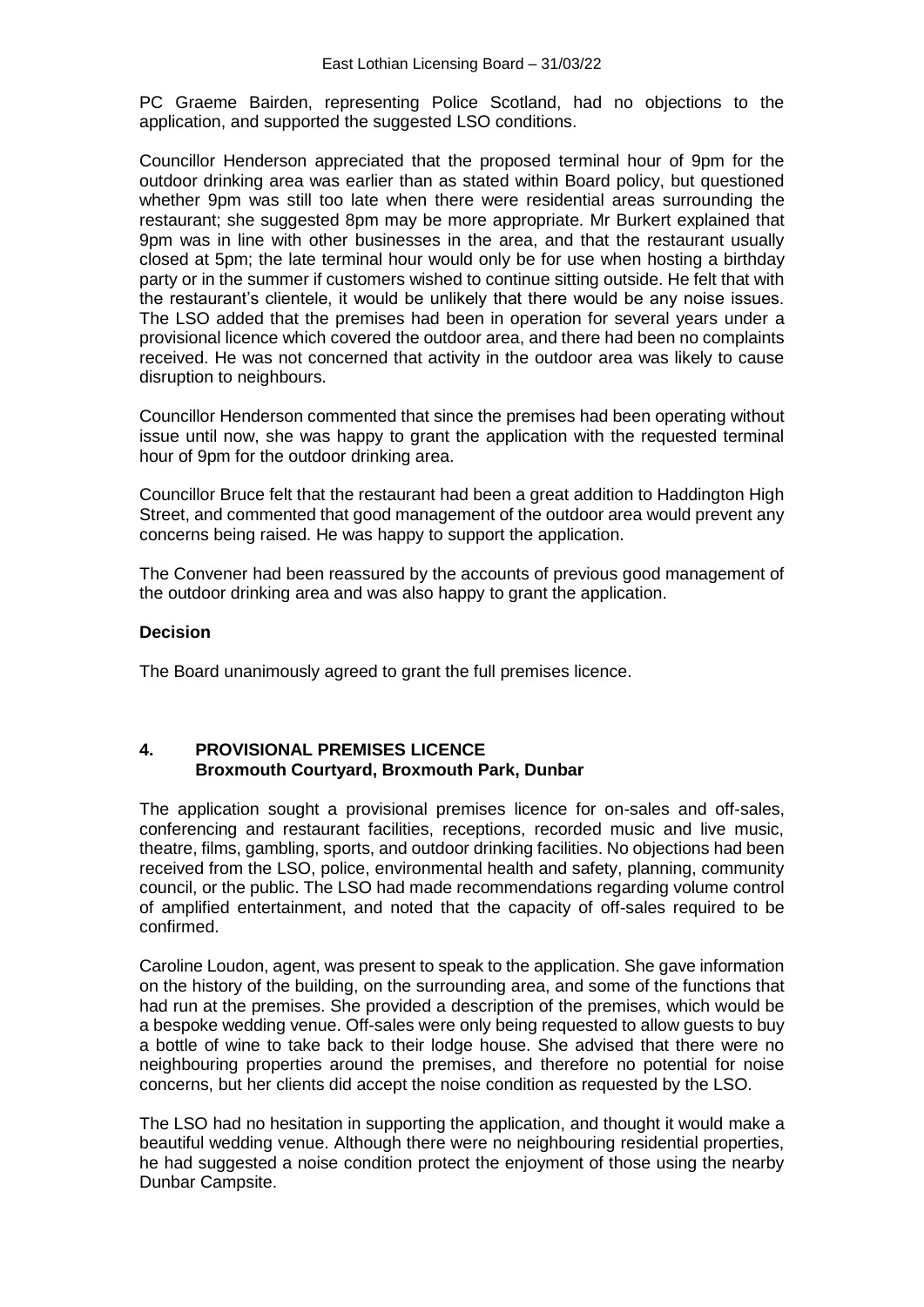PC Bairden confirmed that Police Scotland held no objection to the application. He felt that noise concerns would be unlikely, but police would deal with anything which arose.

Ms Loudon responded to questions from Members. She advised that the applicants lived in the main house, and that the premises had run events previously under occasional licences. The application had been designed to give the applicants as much flexibility as possible and avoid the need to apply for occasional licences; they envisioned other uses for the venue such as film productions and photoshoots.

Ms Loudon discussed the proposed noise condition with the LSO and the Clerk of the Board; it was concluded that this should be taken as a recommendation, given the proximity and nature of the campsite in question. The applicants were keen to engage with neighbours and not cause nuisance. It was felt that a recommendation regarding noise control in the outdoor area would be sufficient to bring the matter back to the Board if there were issues arising in the future.

Councillors Bruce, Henderson, and Dugdale all expressed their support for the venture and wished the applicants well.

## **Decision**

The Board unanimously agreed to grant the provisional premises licence.

# **5. MAJOR VARIATION OF PREMISES LICENCE**

### **a. Scotmid, 180-184 High Street, Prestonpans**

The application sought to add recorded music to be played outwith core hours, for general grocery sales to operate from 7am to 10pm Monday-Sunday, and to add home deliveries. No objections had been received from the LSO, police, environmental health and safety, planning, community council, or the public. The LSO had raised that the applicant must comply with requirements in relation to deliveries, and the police sought confirmation that alcohol sales would remain within the core hours of 10am-10pm.

Scott Flannigan, agent, and Ian Lovie, representing Scotmid, were present to speak to the application. Mr Flannigan presented information regarding Scotmid's community projects and their three stores in the area. He highlighted Scotmid's responsible approach to selling alcohol, including taking part in test purchase schemes and the "You're Asking For It" campaign, and their role in training other alcohol retailers. He highlighted the use of the Snappy Shopper app to support the responsible vending of alcohol, and noted the robust measures in place for the training of drivers carrying out home deliveries.

The LSO commented on the well run stores in Prestonpans, and said he had been heartened by Mr Flannigan's presentation on how deliveries would be compatible with licensing objectives. He was supportive of the application.

PC Bairden praised the comprehensive account of the company's operations and indicated his support for the application.

Councillors Henderson, Bruce, and Dugdale had been reassured by the comprehensive presentation and were happy to grant the application.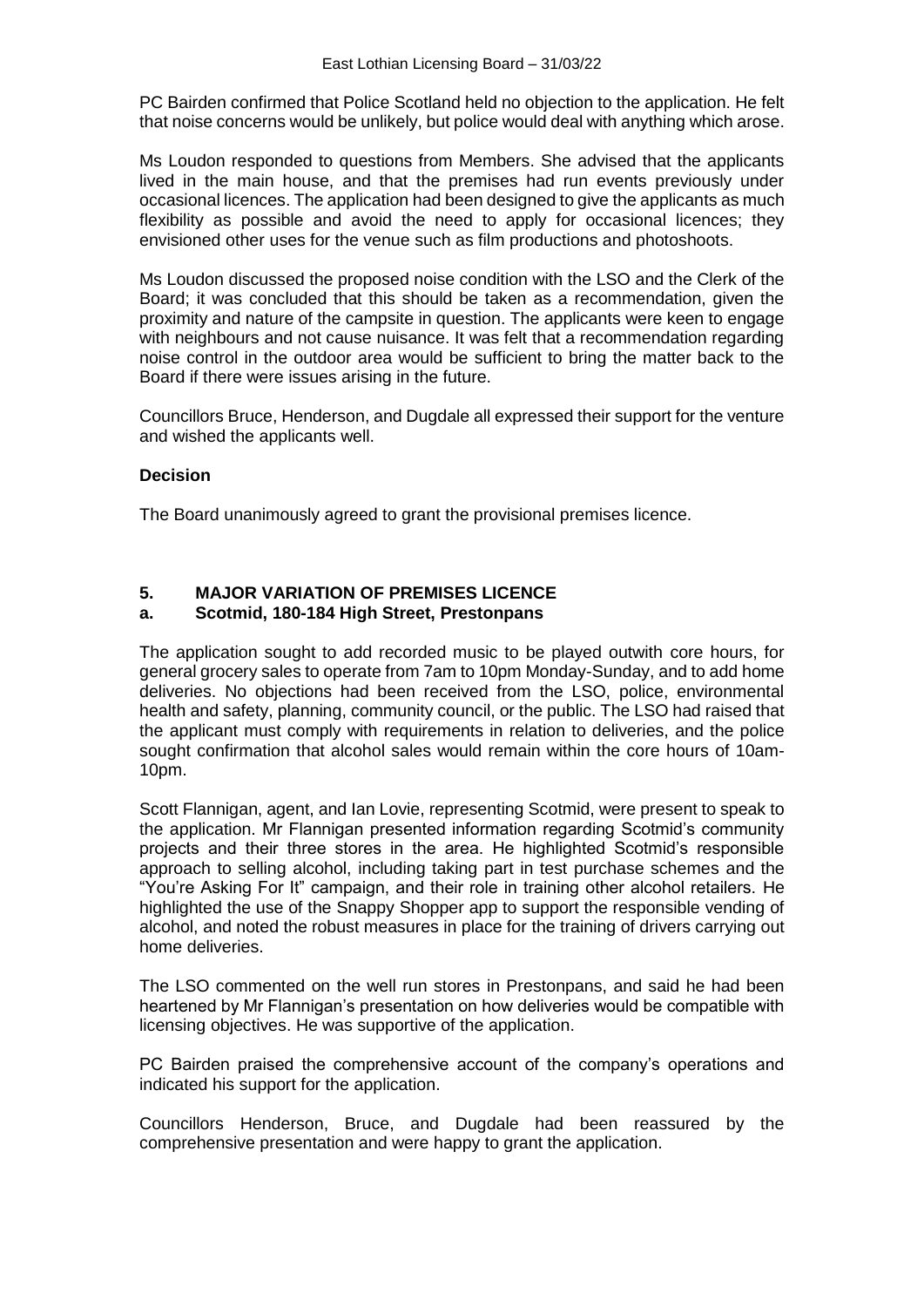### **Decision**

The Board unanimously agreed to grant the major variation.

### **5b. Aldi, 48-52 Dunbar Road, North Berwick**

The application sought to add a Click & Collect service, online deliveries, a lottery machine, and to increase and move the location of the permanent and seasonal alcohol displays. No objections had been received from the LSO, police, environmental health and safety, planning, community council, or the public. The LSO had recommended conditions relating to: CCTV systems; tagging of alcohol; reporting thefts of alcohol to police; compliance with delivery requirements; production of a policy on preventing children and young persons accessing alcohol; staff training; Challenge 25; and not leaving alcohol deliveries in a nominated safe space.

Caroline Loudon, agent, and Craig Hutton, on behalf of Aldi, were present to speak to the application. Ms Loudon provided information on the requests included in the major variation. The changes to layout were part of Project Fresh, whereby Aldi had installed chiller cabinets with doors and better green credentials; as these took up more space this had changed how beers, wines, and spirits were displayed in store. She gave an account of the operation of the Click & Collect service, and noted that the last collection slot would be before the store's closing time. She confirmed that the LSO condition that a CCTV camera would always cover the alcohol display would be accepted, and advised that thefts were always reported to Police Scotland. All relevant policies would be adopted in the delivery of alcohol.

The LSO referred to his report dated 25 February. He had visited the store on many occasions and had no complaints about its operation. He acknowledged that his points regarding theft of alcohol and CCTV had been taken into account by Aldi, and he supported the application.

PC Bairden confirmed there were no major issues to report with the store, and had no further comments to make on alcohol policy. Responding to a question from Councillor Henderson, PC Bairden advised that issues with youth behaviour related to supermarkets being a draw for young people to congregate, rather than being specifically related to the stores.

Councillor Dugdale highlighted the community council's questions regarding the Click & Collect times, and Ms Loudon advised that these would be within normal store operation times and there would be only 2-3 spaces dedicated to this service.

Board Members all commented that they were minded to grant the application on the basis of the LSO's suggested conditions.

#### **Decision**

The Board unanimously agreed to grant the major variation.

## **5c. Tower Inn, 128-130 Church Street, Tranent**

The application sought to vary the operating plan to include food to be provided after being prepared from other premises, add outside drinking area outwith core hours, and access to children if accompanied by an adult. No objections had been received from the LSO, police, environmental health and safety, planning, or community council. One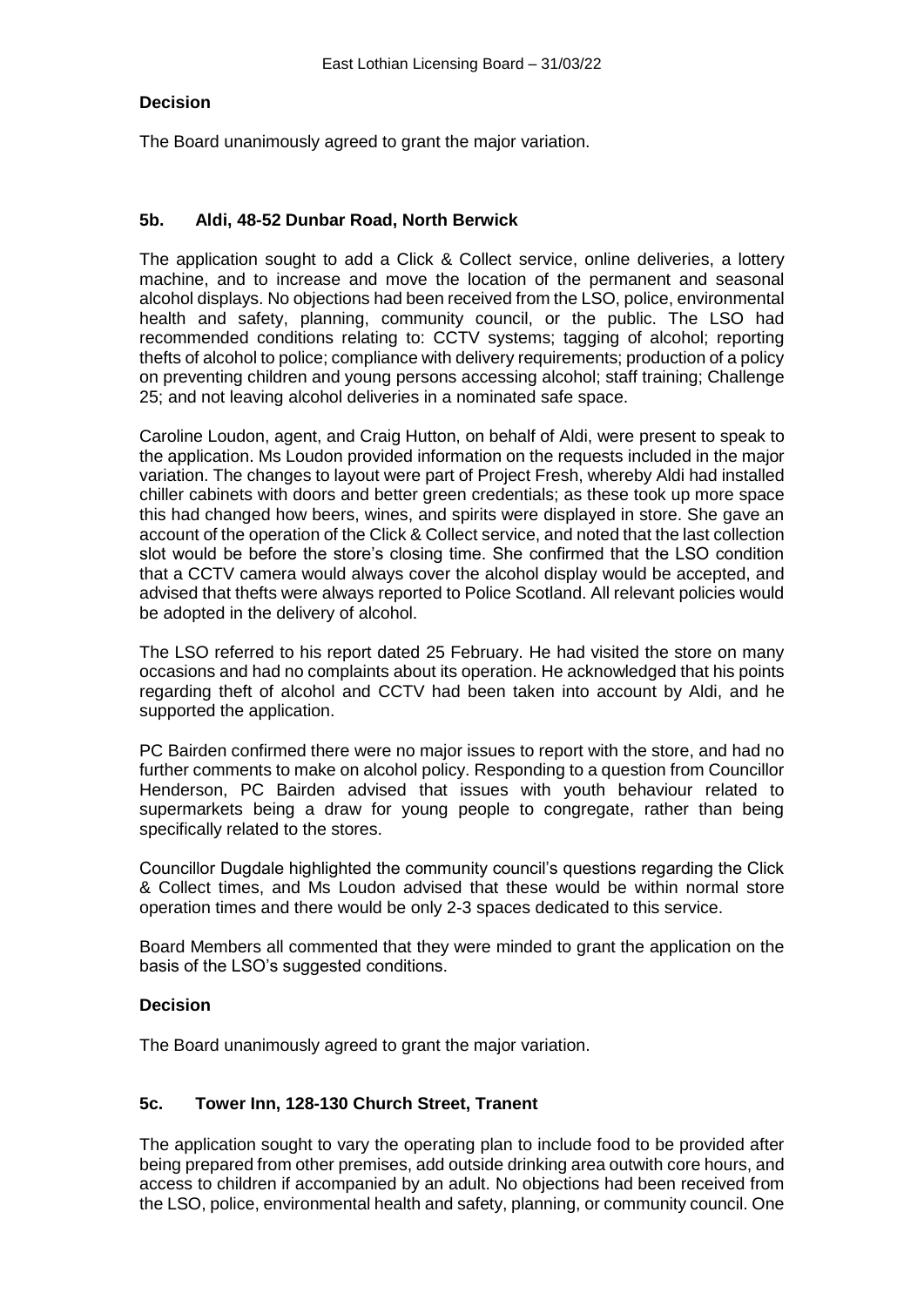representation had been received by the public seeking clarification on parking, curfew, and placement of bins. The LSO had recommended conditions relating to: limiting capacity of outdoor area to 40 persons, delineation of outdoor area, CCTV coverage of outdoor area; and terminal hour of outdoor area being 8pm. The police had made requests relating to: supervision of outdoor area; no amplified entertainment in the outdoor area; terminal hour for the outdoor area; and outdoor consumption of alcohol in plastic receptacles.

Alistair Macdonald, agent, and Patrick Cairney, applicant, were present to speak to the application. Mr Macdonald gave an account of the premises' use over the years, including the local community's support for the premises to remain as a bar when at one time it looked as though it may be converted for residential use. Mr Macdonald advised that the Tower Inn did not have a kitchen, and therefore food would be prepared at the licensees' other premises, the Winton Hotel, and brought onsite. He noted confusion over the area covered by the outdoor drinking area; the surrounding grassed area was in fact not covered by the application. His clients had agreed to a terminal hour of 8pm for the outdoor drinking area, and had agreed to all suggested conditions. He suggested a lower capacity of 25 persons for the outdoor area. However, he requested that the condition relating to use of plastic glasses outside be removed, as this area was likely to be used mainly as a smoking area. He noted the positives of the business highlighted by the objection letter; the applicants would take on board feedback and station a bin in the outdoor area. Mr Macdonald noted that feedback regarding parking was not relevant to the major variation. He commended the application to Members as part of the applicant's continued policy to foster a more community-friendly atmosphere.

The LSO had received no complaints regarding the premises since the new owners had taken over. He commented on the quality of refurbishment, and had no objections to any of the proposals. He had discussed young persons' access to the outdoor area with the applicant and had no concerns to raise. He noted that the area applied for in the outdoor area was a small raised area which had been used as a smoking area in the past. The area of 43.75m squared mentioned in the LSO report was highlighted only as a possible area for future use and was not being applied for at this time.

PC Bairden was grateful that the applicants had accepted advice from police and the LSO, and was happy with the maximum outdoor capacity of 25 patrons and the terminal hour of 8pm. He was happy to withdraw the request regarding use of plastic tumblers in the outdoor area.

Responding to a question from Councillor Dugdale, Mr Cairney advised that much of the premises would be a family area, and commented that patrons were aware of how the premises would have to change to be able to stay open in the long term; he was liaising with patrons to find out what they would like the premises to become. A new layout allowed patrons to move directly into the lounge instead of passing through the main bar, and he advised that the premises would be well managed and policed.

Councillor Bruce commented that the premises was an institution within Tranent and was pleased with the plans for a more community-friendly venture. He was happy to support the proposals. Councillor Henderson echoed these comments.

The Convener was reassured now that the conditions had been clarified and accepted by the applicant, and was minded to grant the application.

#### **Decision**

The Board unanimously agreed to grant the major variation.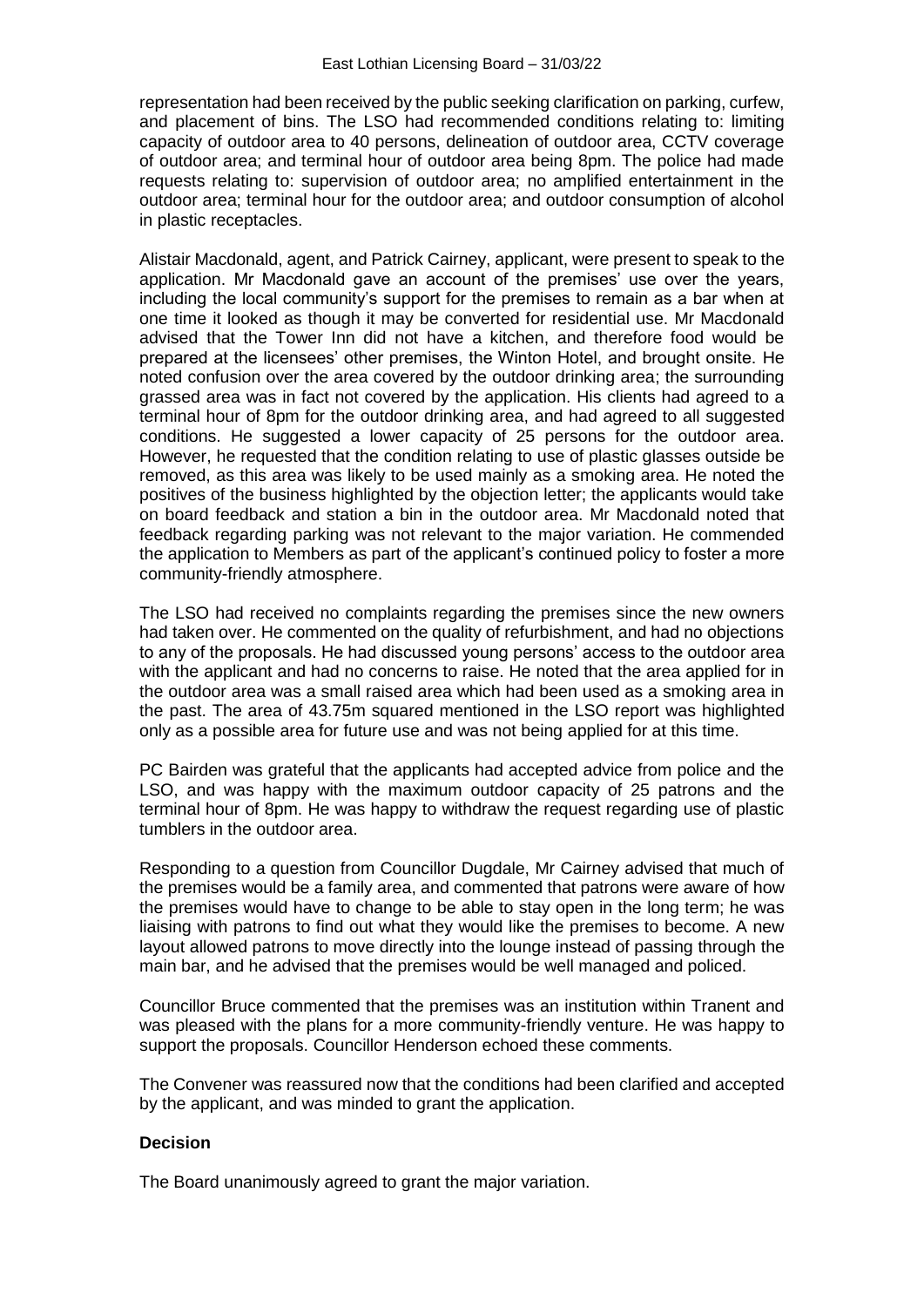## **5d. Station Yard Micropub, Station Road, Dunbar**

The application sought: to vary the statement of core hours from 11pm terminal hour to 1am Thursday-Saturday and 12am on Sunday; to amend the layout of the beer garden; and to increase the outside capacity. No objections had been received from the LSO, police, environmental health and safety, or planning. The LSO had recommended conditions that no amplified entertainment be played in the outdoor area and that the terminal hour of the outdoor area by no later than 10pm. The community council noted that a resident had been in touch about noise and asked the LSO to look into concerns about the pub encroaching on Network Rail land. Two public representations had been received in relation to the extension of hours, overprovision in the area, use of land without planning permission, and the environmental impact of patio heaters.

David MacKinnon and Steven Holligan, applicants, were present to speak to the application. Mr MacKinnon gave an account of the pub's offer, which was a familyfriendly establishment serving locally-produced products. The owners wished to promote use of the outdoor area and would provide a covered extension to the beer garden. The maximum capacity would be 80 persons, and this area had been running under occasional licences since November.

Jacquie Bell, on behalf of Dunbar Community Council, was present to speak to a submitted objection. She noted that the community council had been unaware of any concerns until they had received contact from a resident of King's Court. She highlighted that residents had experienced more noise disruption since the new owners had taken over, and noted issues being caused by there being only one toilet available within the premises. Previous owners had entered into a dialogue with the residents of King's Court and it was felt that this was now missing. She also raised concerns that Network Rail land was being encroached upon by the premises for the purpose of storage without permission. King's Court residents felt that the extension of hours was too late in a residential area. She also noted that planning permission would be required before the owners could operate the new extension.

The LSO noted that the outside area had doubled in size, and made standard recommendations relating to no amplified music and control of noise. He advised that no issues had been raised regarding the premises in recent times, and previous issues had been addressed by noise protection and environmental health. He had been willing to allow opening of the outdoor area until 10pm provided proposed conditions were accepted, as the properties on King's Court were behind a very high wall, and noted that the additional hours requested were within Board policy.

PC Bairden advised that there had been two minor incidents involving police in 2020, but these had been outwith the control of the owners. He advised that the premises was operating without issues and felt it was managed well.

Mr MacKinnon responded to the objections raised by Community Councillor Bell. He advised that the CCTV system in operation and had not shown any incidents. He advised that the premises had leased land from Network Rail for the purposes of storage for some months. Although the discussion regarding planning permission was outwith the scope of the Licensing Board, planners had been supportive of the use of the land during the pandemic based on the Scottish Government's recommendations to allow licensed premises to use outdoor spaces, and an application for continued use was in process. Ms Bell responded that residents would appreciate patrons being asked to keep noise down when outside.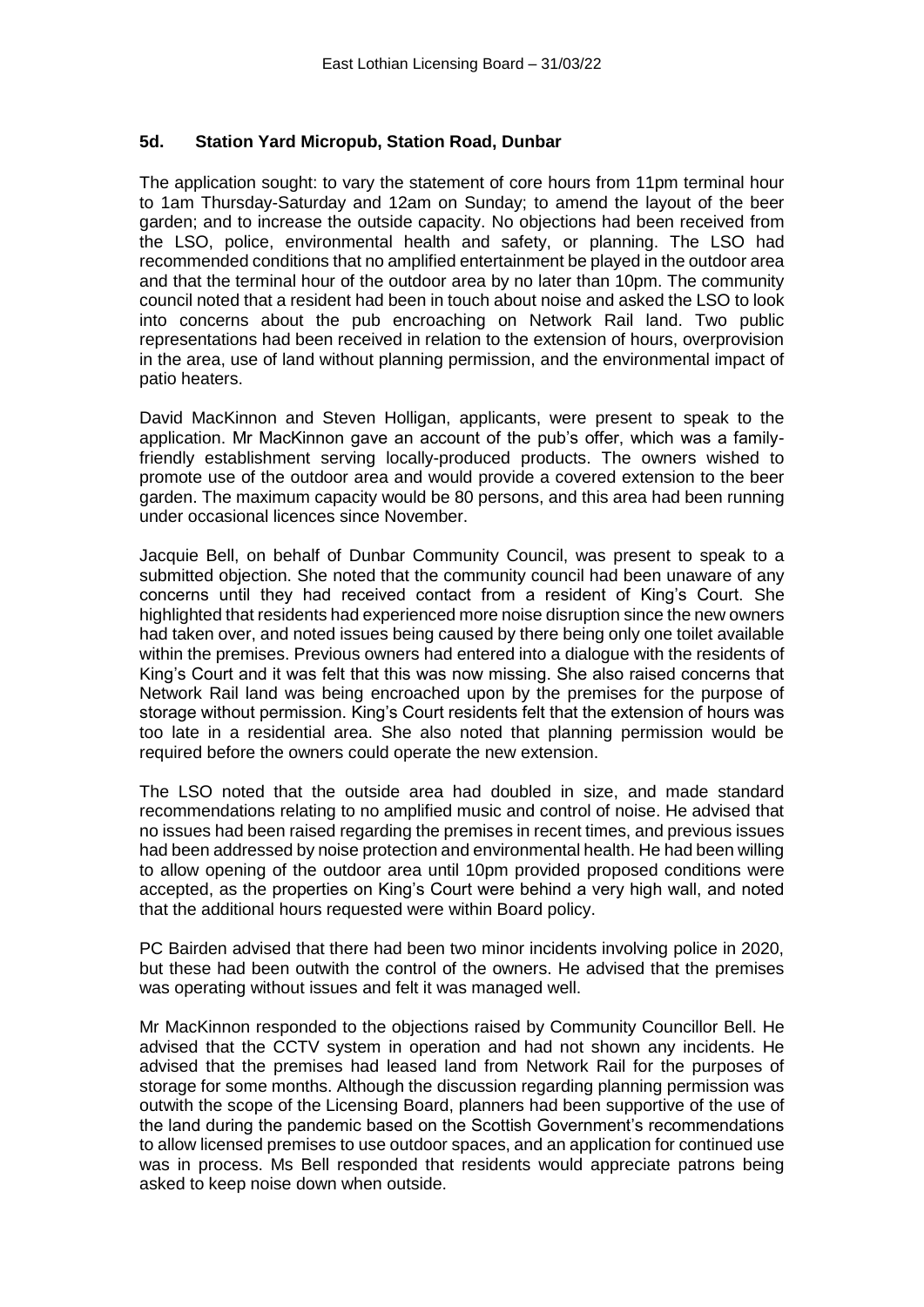The Convener called for a short adjournment to allow Members to discuss the application in private, and when they returned, each Member gave their decision.

Councillor Bruce felt that the potential issues highlighted by residents were important, and asked the applicants to consider how they could improve communication with their neighbours. He suggested that a phone number be circulated so neighbours could raise any concerns. He was happy to support the application.

Councillor Henderson said Members took the objections seriously, but had not heard that the Micropub had caused many problems. She thought that the premises sounded entrepreneurial and well run, and was comfortable to grant the application.

The Convener had considered the representations but noted the lack of any operational issues or complaints made to the police. She was minded to grant the application.

Mr Holligan said that the owners would make better efforts to listen to the concerns of neighbours, and highlighted ongoing communication with some neighbours. He offered to discuss the planning application with Ms Bell offline.

### **Decision**

The Board agreed to grant the major variation.

## **5e. North Berwick Bowling Club, 17 Clifford Road, North Berwick**

The application sought: to remove the condition whereby no more than six guests may be signed in by one Member; to remove the condition that the south side door must remain closed; to add off-sales; to amend core hours to 10am each day and to 1am Friday-Saturday and 12am on Sunday; to add recorded music outwith core hours; to add bar meals and various activities including televised sport; and to extend the outdoor drinking area to include building curtilage. No objections had been received from the LSO, NHS, Environmental Health, the community council, or planning. Seventeen public objections and two late public objections had been received on the basis of potential noise disturbance, parking problems, and public safety. The LSO and police had both commented on the condition to sign in non-members, control of amplified entertainment, and the LSO recommended that the terminal hour for the outdoor area be 10pm each day. The applicant had responded to police, LSO, and public concerns.

Willie Sykes-Robertson, Club Secretary, was present to speak to the application. He highlighted the club's efforts to improve its services to its members, but said that the application was not intended to alter the way in which the club was run. The club had hoped to be able to run events for members such as funeral wakes, but as they wished to remain a private club, they had subsequently withdrawn this request. Efforts were made to ensure that neighbours were not disturbed when patrons left the premises, and would make use of the door furthest away from the houses once the surrounding lighting had been upgraded. Taxi pickups would also take place on the main road to minimise disruption. Feedback and objections had been taken on board and the club had communicated with the LSO to acknowledge and agree suggested changes.

The LSO commented that the application was in line with offerings from other bowling clubs, with facilities to sit outside to watch games and enjoy drinks. The premises was well-run and no complaints had been made since the licence for the new clubhouse had been granted, and he therefore had no reservations in supporting the application. He recommended that the terminal hour for the outdoor area be 10pm for drinking purposes,